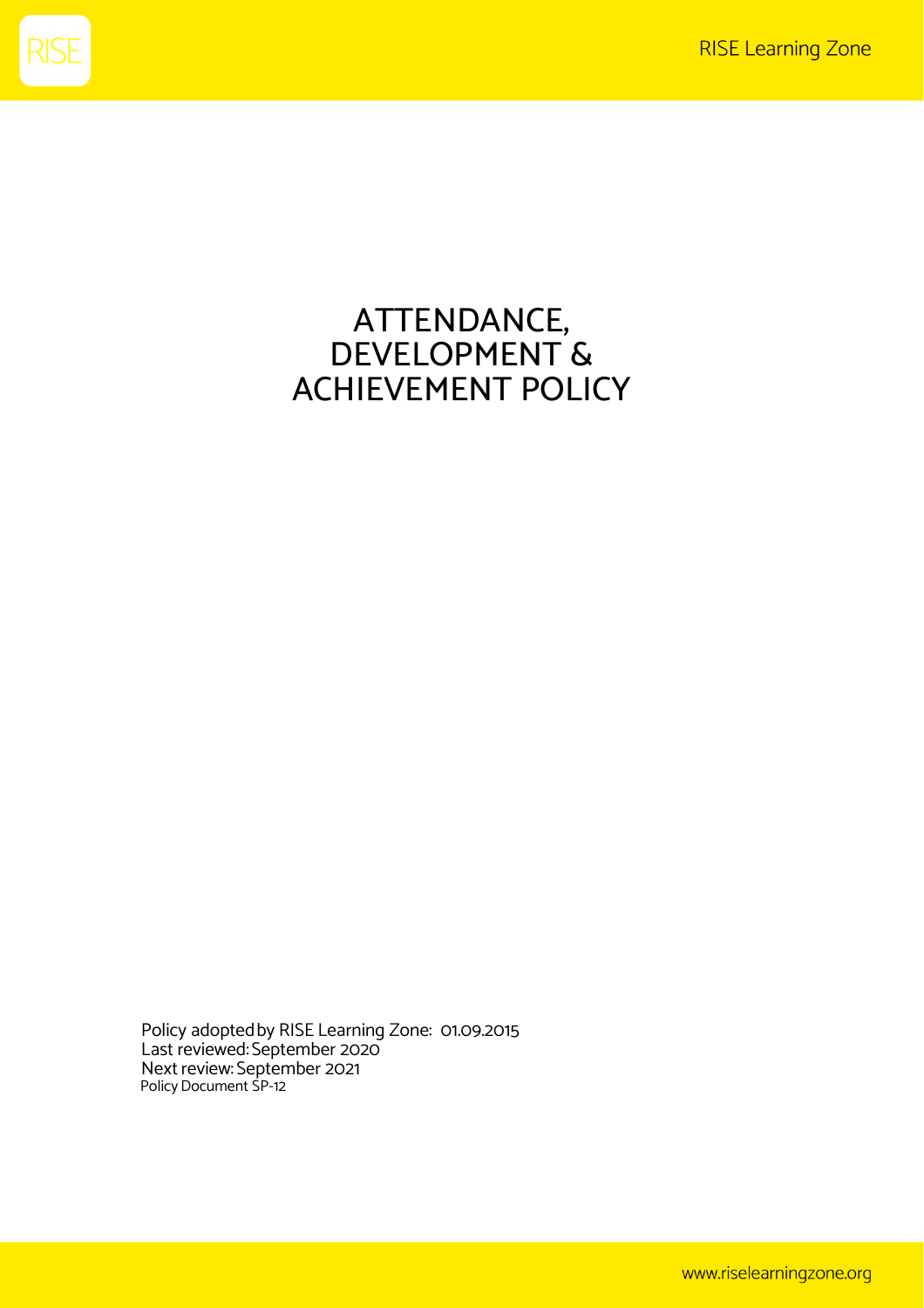# *RISE LEARNING ZONE ATTENDANCE, DEVELOPMENT & ACHIEVEMENT POLICY*

*As providers of alternative provision, we take the attendance of learners very seriously, as we recognise that it can often be one of the major factors in their initial engagement with us. We also recognise that many of the learners in the communities that we work with come from homes and families that are chaotic, not conducive to sustained school attendance, and do not always place school attendance as their first priority, often being charged with care of siblings, infirm relatives or asked to work. Many young people are also likely to truant or abscond from their education due to peer pressure, the perceived need for drugs or if they believe that there are other issues preventing them from being in the provision in the first place.* 

*One of the key aspects to combating unauthorised absenteeism is to build up a rapport with the family. One of our main skills is in offering each learner with us a holistic approach, getting to know families and other siblings, welcoming parents into the learning environment, and undertaking home visits if deemed necessary. We want parents to get to know us, and understand the important connections between attendance, willingness to work, behaviour and achievement. We can often be on the phone to parents 3 or 4 times a week, as we seek to build up the level of rapport that we believe results in better relationships within the education / parent / learner triangle.* 

#### *Learner Attendance and Progress – reviewing, recording and reporting*

*We will keep a series of data on each young person, including attendance records, progress, behaviour checks and records such as personalised education plans, individual learning plans, along with each curriculum area leader keeping a record of their work completed, attainment and progress in the learning they are undertaking.* 

*Attendance is reported back to schools on either a daily or a weekly basis (usually daily) according to how the school requires this information. Progress made by learners is reviewed, recorded and reported back to the school on a regular basis. The frequency will be at least monthly, which we believe is important for the referring school to be able to maintain up-to-date records with their young people, but can be more regularly depending on the needs of the school referrer. The form of the report that is sent back to schools is usually a regular email or verbal message, followed up with a written attainment tracker on a termly basis; however, this again can be amended if a school requires something different. A copy of each proforma is included at the end of this section.* 

*Reviews with learners will take place on a regular basis, usually on a one-to-one basis with the learner's named tutor. It is not anticipated that parent / learner / provision / referring school meetings will take place on a regular basis, unless it transpires that there is a significant cause for concern (see below). Copies of progress reviews will be saved as part of the learner's ongoing learning plans and educational plans by us as alternative education provider. These will be reviewed with the young person regularly, will be communicated with the school regularly and will be available for the parents to see as needed.*

#### *Significant Cause for Concern*

*If there are significant concerns about a learner's progress, these are communicated promptly to both the learner's home and referring school. These concerns may relate to learning and achievement, attendance, behaviour or any other significant issue. A form to report concerns is used when any of the following conditions exist:*

- *The level/nature of the cause for concern indicates a need for urgent involvement by the home school and potentially parents or carers*
- *As alternative education provider we have worked with the learner to remedy a cause for concern, but little or no progress has been made, indicating a need for the referring school to be involved*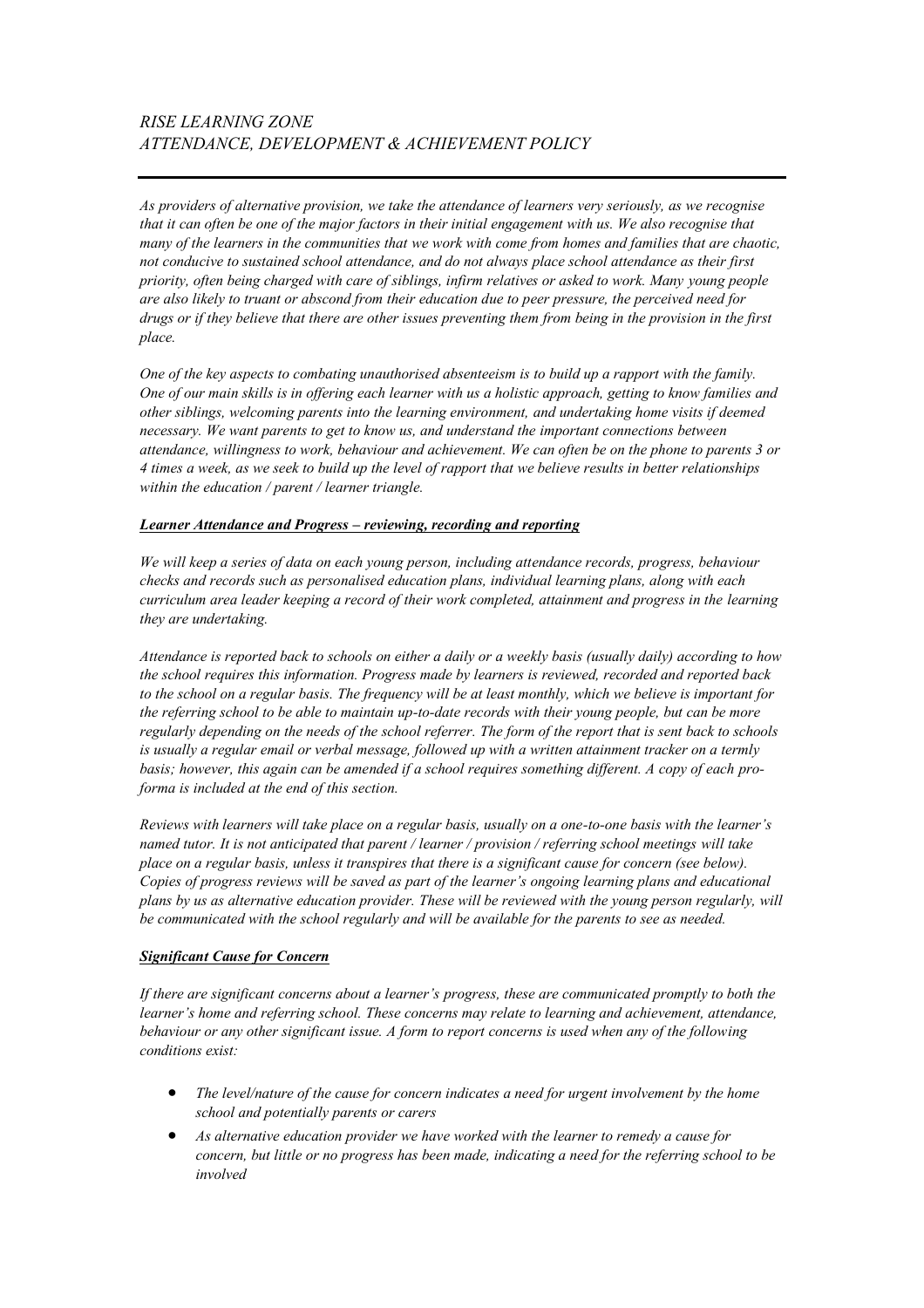• *We feel that parental awareness and/or involvement is needed*

*The following process should then take place:*

- *We will send the form home as soon as possible, but as appropriate to the reason for it going home.*
- *The referring school should ensure that learner's parents / carers are made aware of the cause for concern within one week.*
- *It should be made clear to all parties that if improvements are not made or sustained, the learner may be withdrawn from the programme.*

#### *Attendance*

*It is our responsibility to provide our learners with high quality support to ensure they are able to achieve their learning goals. However, in order to support this process, the learners' need to have a high level of attendance and good punctuality. Responsibility for attendance and punctuality lies with the learners, their parents, the referring school and education support workers, and with us the learning provider. We will make every effort to ensure all learners achieve the maximum possible attendance and that any issues that may impede full attendance are acted on as quickly as possible.* 

*Our attendance process is as follows:*

- *Attendance is recorded as follows*
	- Learner arrives at the provision and by the allotted start time and receives a full attendance.
	- Learner arrives at the provision later than the allotted start time and receives a late mark. A *note is also made of how late they are.*
	- Leaner fails to attend but parental notice is given to us as learning provider (preferably) or *to the referring school and the learner is given an authorised absence (if the reason for absence is considered appropriate and genuine.*
	- Learner fails to attend and no parental notice is given the leaner is given an unauthorised *absent mark.*
	- *Attendance is recorded with the referring school on either a daily or a weekly basis as agreed in the referral process.*
	- Unauthorised absentees are followed up within 1 hour of the allotted start time with *parents/carers by either the designated family link worker or the learner's tutor. All contact with parents / carers should be noted on a daily contact list, which is kept for future records and reference.*
	- Contact will be made with parents / carers every day of the absence. On day three, a letter *warning parents of the dangers of non-attendance will be sent to parents / carers, and a copy placed in the student's file.*
	- *At day three, the referring school will be contacted to ensure they are aware of the issue of non-attendance and to arrange a multi-agency welfare visit to the home.*
	- *If a learner is not seen for 10 consecutive days and there has been no response or explanation for absence, then the referring school should be making contact with the educational welfare officers. Ensure all information is logged and available to the referring school and welfare officers as they seek to provide support to the student*
	- On return to provision after a lengthy absence whether valid or otherwise, the learner *should be engaged in a 1-2-1 meeting with their support tutor on the first day to discuss their*